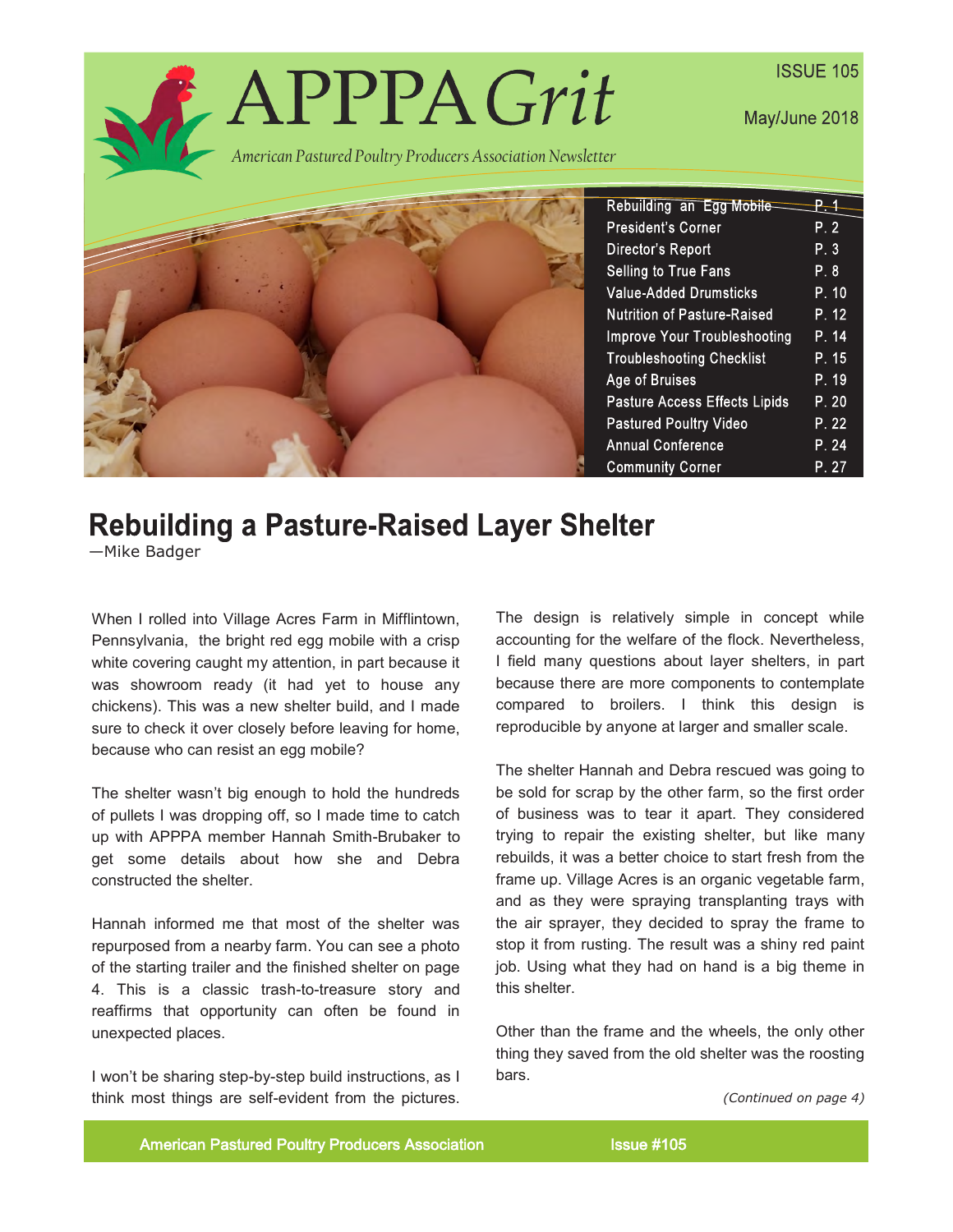# *(Continued from page 1)*

#### **Repurposing an old frame**

Village Acres runs a laying flock of up to 600 production red layers divided in two pasture shelters on skids. This egg mobile is considerably smaller with a footprint of 13-1/2' x 6' for approximately 81 square feet. The frame is not level or square, and one end is wider than the other by several inches. I'm convinced the hens won't notice.

It will house the farm's mixed flock of heritage chickens. The number of birds the house will accommodate will depend on how densely you want to stock your layers, and farmers have varying opinions on this. Stocking densities inside egg mobiles range from .33 to 1 square feet when the birds range outside the shelter. Hannah estimates she'd go as high as 50 birds in her design, but there's likely some room to go more and push the density to whatever your comfort level is.

One of the advantages of using this shelter is that the birds have room to escape the sun and rest in the shade. The first shady spot is inside the egg mobile itself, but the flock can also seek shade and protection from weather under the trailer frame. To me, this is always a big consideration when you ask how many birds can fit inside an egg mobile. Roosting space at night being one concern, but extended time out of the rain and other weather is another. Do the birds have enough space to not stress each other out when they're in close quarters for long periods of time?

# **Hoop Structure**

The hoop structure is formed by three cattle panels that were repurposed and on-hand at the farm. Hannah did purchase new pressure treated 2"x6" lumber to frame out the base of the shelter and attach the cattle panels. The rest of the 2"x4" frame was constructed to support the cattle panels, the door, and the nest box. The cattle panel was covered with additional poultry wire four feet up each side and along the ends to add some protection by reducing



The original egg mobile, top, has been recycled and refurbished, below.





Hannah Smith-Brubaker builds a 2"x6" pressure treated frame on the deck of the trailer.

*(Continued on page 5)*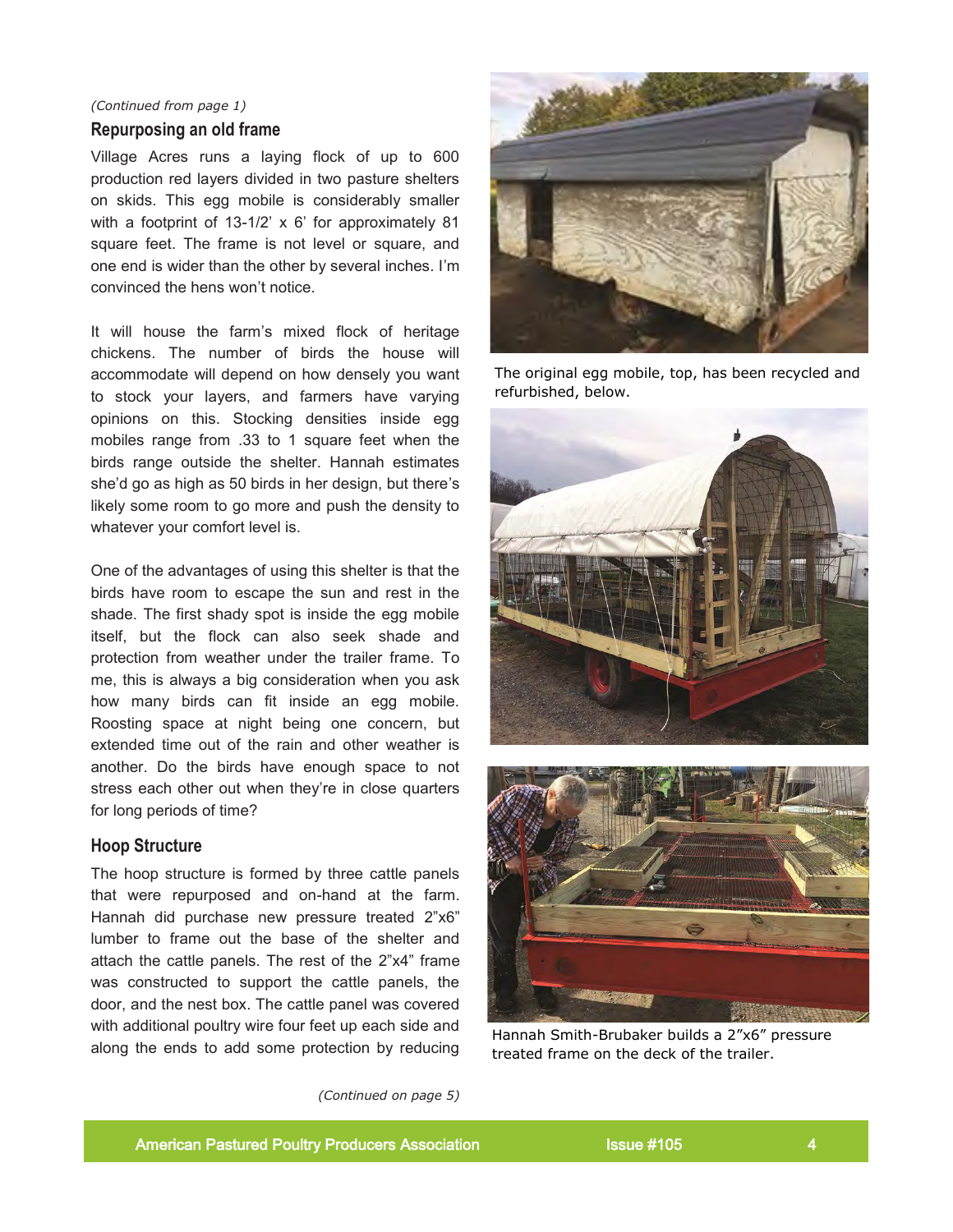the gaps in the cattle panel, which also helps keep the hens inside.

Hannah had a neighbor sew a heavy-duty tarp to fit. The 2x4 frame creates a four-foot-tall side wall for the tarp roof to attach via wiggle wire, as you can see in picture (on page 4).

The space from the wiggle wire to the bottom end of the tarp creates roll-up sides for those summer days when extra ventilation is needed.

# **Access for the hens and farmer**

Egg collection happens from the outside of the egg mobile via a community roll-out nest from Best Nest Box. The wire rack sitting next to the nest box is to hold a five-gallon bucket that gravity feeds waterers along each side of the shelter. This streamlines chore time and mitigates the need for people to enter the egg mobile to do routine chores. It also helps keep you from dragging clean eggs back through the layer house.



A fold down ramp provides a chicken door, which is designed to work with an automatic chicken door. The human door is in the middle and closed in the picture.





The absolute best quality rollaway chicken nesting boxes





"I called to ask a few questions and instantly knew I was talking to someone who understood my needs. The gang at Best Nest Box was knowledgeable and creative, and they helped me be a better farmer." Nightfall Farm in Crothersville, IN

330.558.1120 | bestnestbox@bestnestbox.com | BESTNESTBOX.com

American Pastured Poultry Producers Association **ISSUE #105** 5